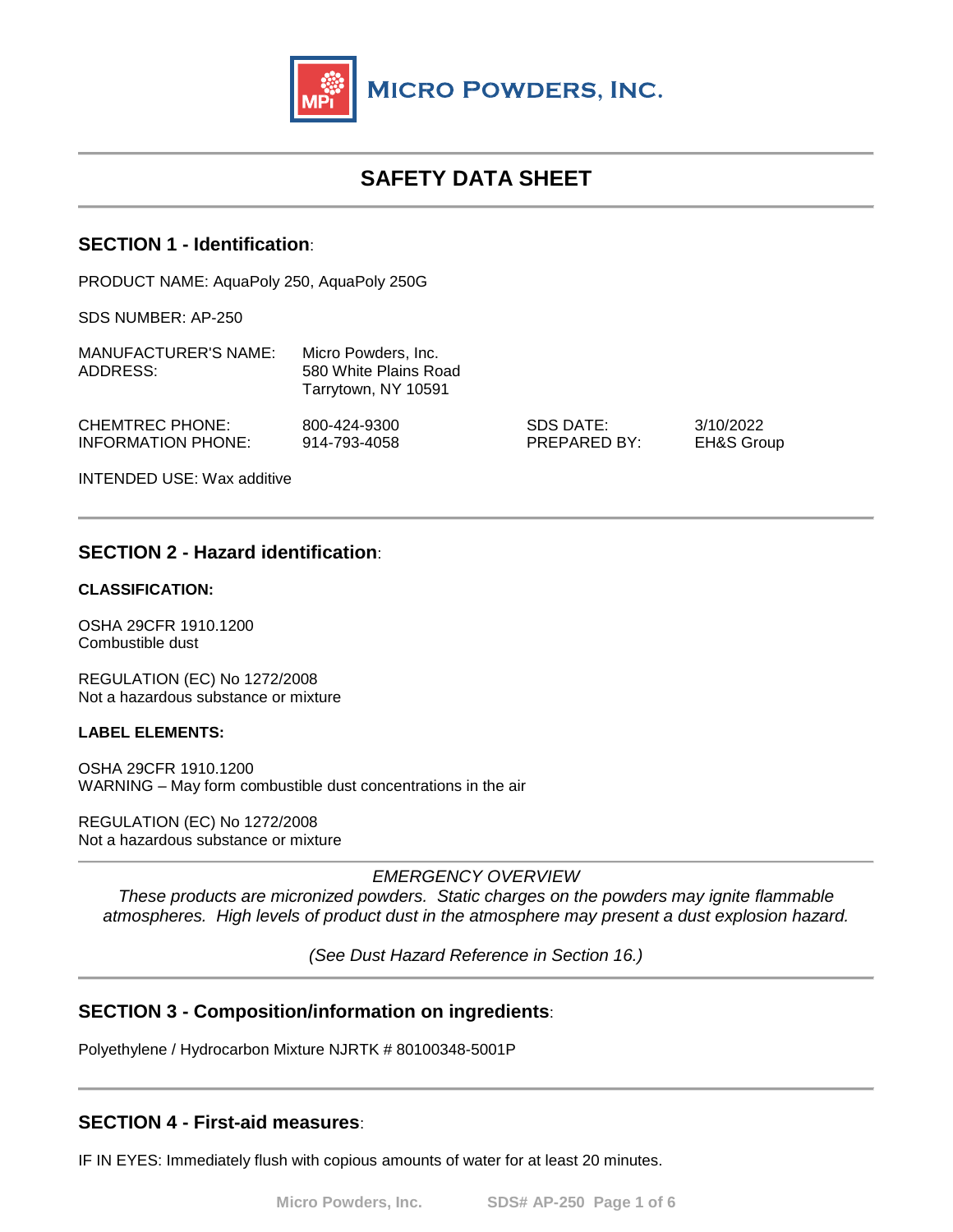IF ON SKIN: Remove contaminated clothing. Wash skin thoroughly with soap and water.

IF INHALED: Treat as a nuisance dust. Remove victim to fresh air and provide oxygen if breathing is difficult. Immediate medical attention not normally required. No delayed effects expected.

IF INGESTED: Do not induce vomiting; aspiration hazard. Dilute with 1-2 glasses of water. Get medical aid. If vomiting occurs spontaneously, keep head below hips to present aspiration of liquid into lungs.

### **SECTION 5 - Fire-fighting measures**:

OSHA FLAMMABILITY CLASS: Combustible solid.

SUITABLE EXTINGUISHING MEDIA: Carbon Dioxide, dry chemical or fine water spray. Avoid water stream on molten burning material as it may scatter and spread the fire.

SPECIAL FIREFIGHTING PROCEDURES: Wear self-contained breathing apparatus and protective clothing approved by NIOSH. Watch footing on floors and stairs because of possible melting and spreading of material. Use spray to keep containers cool.

UNUSUAL FIRE AND EXPLOSION HAZARDS: Flash point >424 F (218 C). Melts in proximity to fires, causing slippery floors and stairs. When powder is suspended in air, these products could be FLAMMABLE/EXPLOSIVE. In these circumstances, keep away from heat, sparks and open flames. Static charges on powders or powders in liquids may ignite flammable atmospheres. See Section 7 "HANDLING AND STORAGE" for suggestions on how to use these products under such conditions. Also refer to NFPA Bulletin 654, "Prevention of Fire and Dust Explosions in the Chemical, Dye, Pharmaceutical, and Plastics Industries", for safe handling procedures.

### **SECTION 6 - Accidental release measures**:

STEPS TO BE TAKEN IN CASE MATERIAL IS RELEASED OR SPILLED: Wear recommended personal protective equipment. Remove ignition sources. Sweep up with a minimum of dusting. Keep away from heat or flame. Collect in containers (e.g. fiberboard drums or cartons). If hot liquid, attempt to confine spill and let the polymer solidify. Once solid, it may be recovered as the powder. Report major leaks and spills to the appropriate local, state and federal government agencies.

#### *HAZARD WARNING*

*These products are micronized powders. Static charges on the powders may ignite flammable atmospheres. High levels of product dust in the atmosphere may present a dust explosion hazard.*

### *(See Dust Hazard Reference in Section 16. Read Section 7.)*

See the Regulatory Information (Section 15) regarding reporting requirements.

### **SECTION 7 - Handling and storage**:

SPECIAL HANDLING AND STORAGE: (Always wear recommended personal protective equipment.) Avoid breathing fumes from heating operations. Avoid spillage which can cause very slippery conditions on floors. Use good personal hygiene and housekeeping.

#### *STATIC ELECTRICITY AND FINE PARTICLE SIZE WAXES*

Electrostatic charges of non-conductive materials is a natural phenomenon ranging from harmless to a nuisance to a hazard, depending on the degree of charging and the environment where the discharge takes place. In the case of micronized polymers and waxes, very high levels of static electricity develop in their manufacture, transportation and handling. These products, being poor conductors of electricity, can and will hold a static charge for long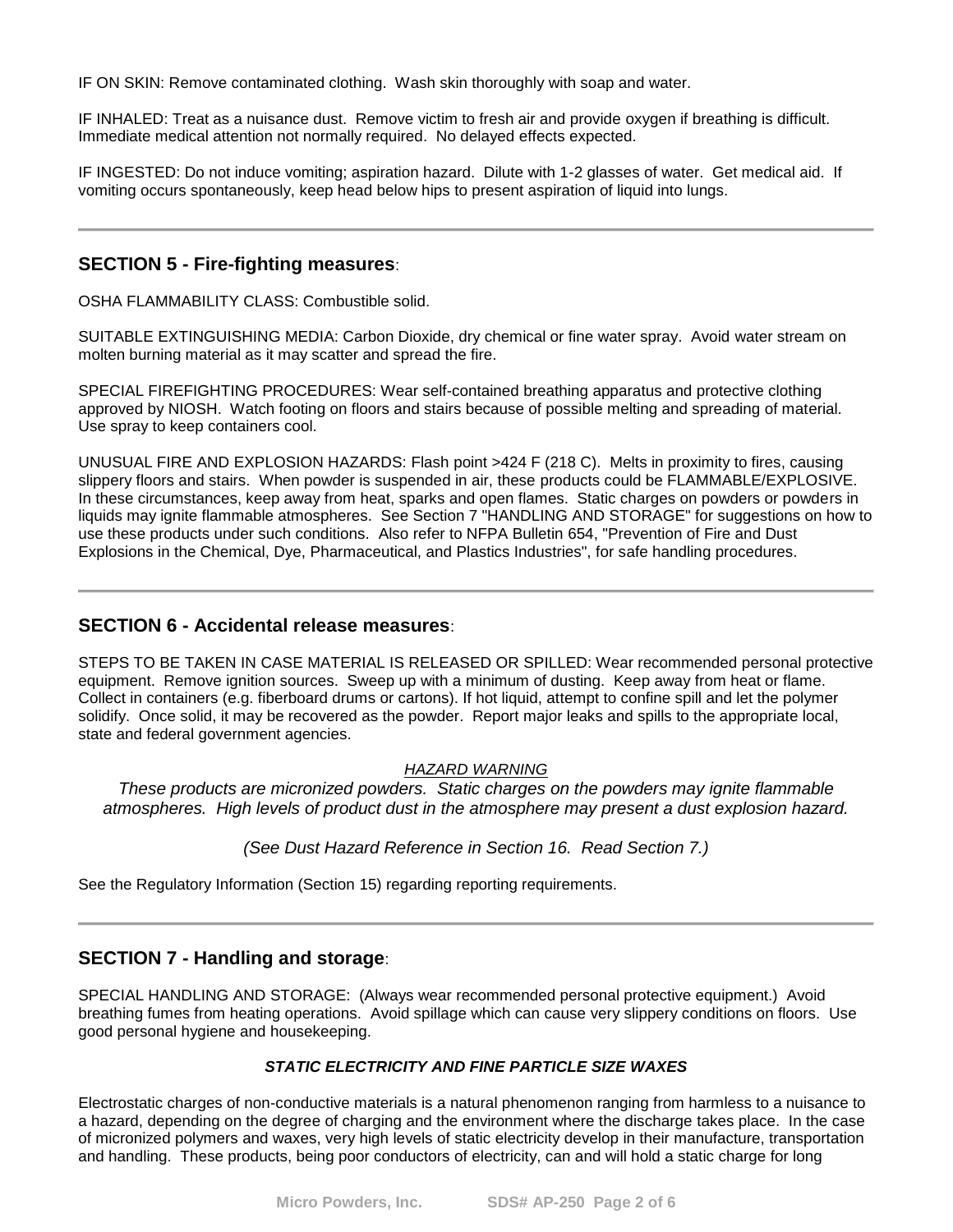periods of time. With this in mind, a great deal of care should be exercised when handling this type of product in or around flammable liquids, particularly if the liquid is at or near its flashpoint. The generation of static electricity cannot be prevented because its intrinsic origins are present at every particle interface. Some common sense approaches to the hazards involved with static electricity are as follows:

- Use only conductive equipment and keep all components grounded and bonded to the same vessel in order to equalize any potential charge.

- Avoid projections and probes that could lead to discharge between the charged polymer and probe.

- Avoid a flammable condition by the use of inert gases in the container or by providing sufficient exhaust so as to prevent a buildup of flammable solvent vapors.

- Never pour micronized polymers or waxes from a drum or large container directly into hot flammable solvents.

- Add micronized polymers or waxes slowly and in small quantities to hot flammable solvents.

- If possible, do not permit the product to free fall directly into the solvent. Ideally, use a pipe or chute that leads down to the level of the solvent. Make sure the pipe or chute is grounded and bonded.

- If mechanical equipment must be used, a slow-turning screw feeder that is grounded and is preferred.

- Good housekeeping is of prime importance. The building and equipment should be designed to eliminate shelves and ledges and similar places where materials can accumulate.

The above are only suggestions and should not be taken as recommended practices in your establishment and in no way should be considered as comprehensive engineering controls. A more detailed discussion and recommended practices can be found in NFPA 77 issued by the National Fire Protection Association Inc. in 1988.

#### STORAGE RECOMMENDATIONS:

Store under ambient conditions. Avoid excessive heat. Do not store near strong oxidizing agents and amines.

# **SECTION 8 - Exposure controls/personal protection**:

ENGINEERING CONTROLS: Use adequate ventilation during heating processes or if dusty conditions prevail when handling powdered materials. For storage and ordinary handling, general ventilation is adequate.

RESPIRATORY PROTECTION: Use a NIOSH approved dust respirator with powdered wax. During melting or conveying in molten state, use organic vapor respirator.

VENTILATION: Face velocity greater than 60 cfm (adequate to capture wax dust or fumes).

SKIN PROTECTION: Use heat resistant, impervious gloves to avoid repeated/prolonged skin contact with molten material and powder. Other protective garments as necessary.

EYE PROTECTION: Chemical goggles around molten material and in dusty conditions.

OTHER PROTECTIVE EQUIPMENT OR CLOTHING: As needed to prevent repeated/prolonged contact.

WORK / HYGIENIC PRACTICES: Wash skin thoroughly with soap and warm water after handling and before smoking, eating or applying makeup. If clothes become contaminated, change to clean clothing. Do not wear contaminated clothing until properly laundered.

EXPOSURE GUIDELINES: Powdered forms may generate nuisance particulates upon handling. ACGIH TLV = 10mg/m3. OSHA PEL 5mg/m3.

### **SECTION 9 - Physical and chemical properties**:

| : Off-White powder       |
|--------------------------|
| : Typical wax odor       |
| : Not applicable         |
| : 117 - 123 $^{\circ}$ C |
| : Not applicable         |
| : >424 F (218 C) COC     |
| : Not applicable         |
|                          |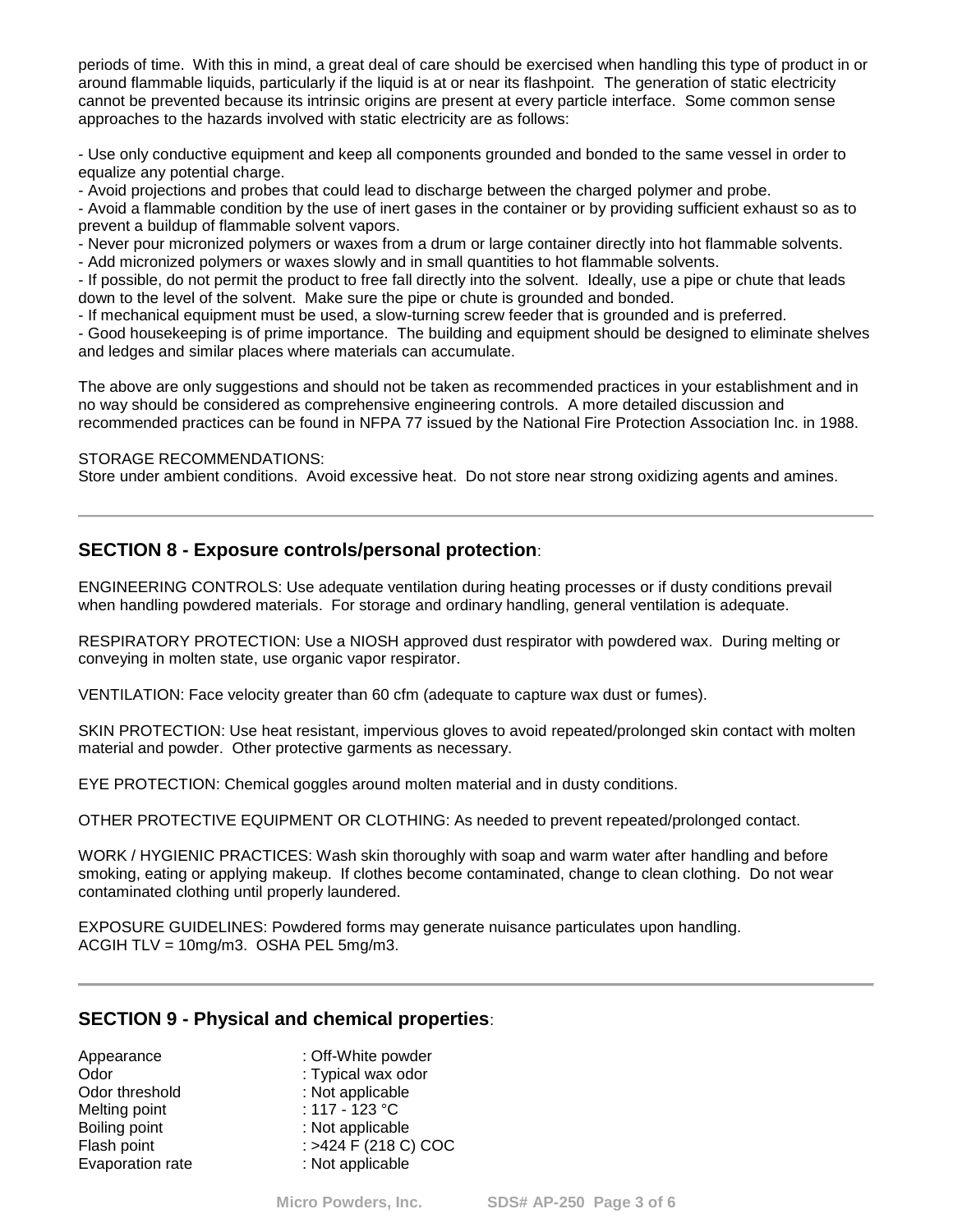| Flammability                    | : Combustible solid |
|---------------------------------|---------------------|
| Upper/lower flammability limits | : 450°F TOC         |
| Vapor pressure                  | : Not applicable    |
| Vapor density                   | : Heavier than air  |
| Relative density                | $: 0.97$ g/cc       |
| Solubility                      | : Not applicable    |
| <b>Partition coefficient</b>    | : Unknown           |
| Auto-ignition temperature       | : Unknown           |
| Decomposition temperature       | : Unknown           |
| <b>Explosive properties</b>     | : Not applicable    |
| Oxidizing properties            | : Not applicable    |
| Volatiles (weight percent)      | : Zero              |

### **SECTION 10 - Stability and reactivity**:

STABILITY: Stable at normal conditions.

CONDITIONS TO AVOID: Extreme heat, sparks and open flame.

INCOMPATABILITY (AVOID CONTACT WITH): Strong oxidizing agents and amines.

HAZARDOUS POLYMERIZATION: Should not occur.

HAZARDOUS DECOMPOSITION PRODUCTS AND/OR BY PRODUCTS: These products may emit oxides of carbon.

### **SECTION 11 - Toxicological information**:

| Acute toxicity                                                                 | : No data developed.                         |  |
|--------------------------------------------------------------------------------|----------------------------------------------|--|
| Skin corrosion/irritation                                                      | : No data developed. None expected.          |  |
| Serious eye damage/irritation                                                  | : No data developed. Treat as nuisance dust. |  |
| Respiratory or skin sensitization : No data developed. Treat as nuisance dust. |                                              |  |
| Germ cell mutagenicity                                                         | : No data developed.                         |  |
| Carcinogenicity                                                                | : N.T.P. CARCINOGEN: No                      |  |
|                                                                                | : I.A.R.C. CARCINOGEN: No                    |  |
| Reproductive toxicity                                                          | : No.                                        |  |
| STOST-single exposure                                                          | : No data developed. Treat as nuisance dust. |  |
| STOST-repeated exposure                                                        | : No data developed. Treat as nuisance dust. |  |
| Aspiration hazard                                                              | : No data developed. Aspiration is possible. |  |

MEDICAL CONDITIONS GENERALLY AGGREVATED BY EXPOSURE: May irritate people with skin problems, asthma and lung diseases. Susceptible individuals may have an allergic reaction.

### **SECTION 12 - Ecological information**:

ECOLOGICAL PROFILE: No data have been developed on this subject. These products are not soluble in water. Potential environmental impact in case of spill or release is considered to be minimal.

### **SECTION 13 - Disposal considerations**:

WASTE DISPOSAL METHOD: Assume conformity with applicable disposal regulations. Preferred method of disposal is in closed containers of sufficient strength to eliminate leakage at approved incineration or chemical landfill waste disposal site in accordance with local regulations. Sewage disposal is discouraged.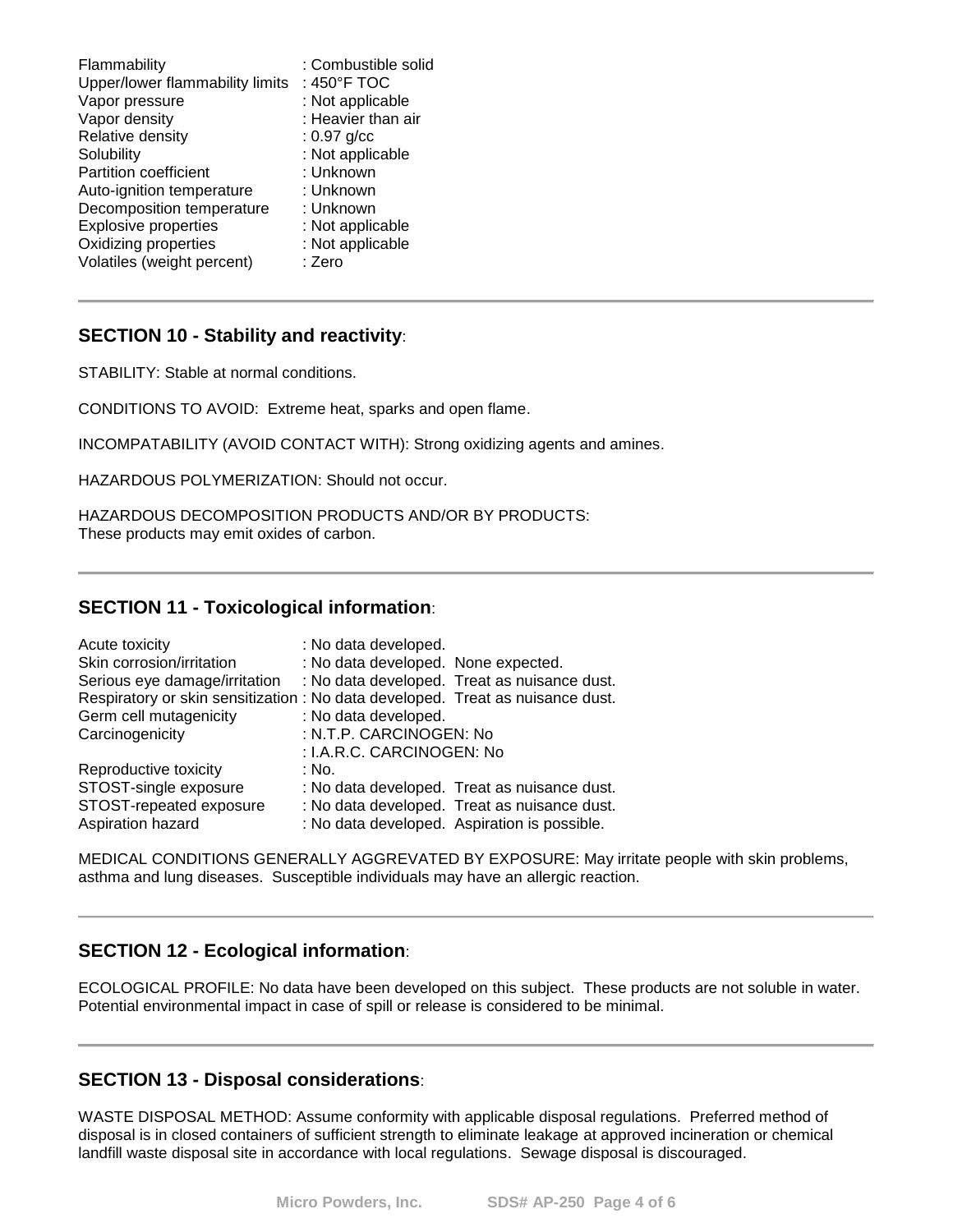RCRA: Is the unused product a RCRA hazardous waste if discarded? No.

The information offered here is for the product as shipped. Use and/or alterations to the product such as mixing with other materials may significantly change the characteristics of the material and alter the RCRA classification and the proper disposal method.

### **SECTION 14 - Transport information**:

| <b>UN Number</b><br>UN Proper shipping name<br>Transport hazard class<br>Packing group<br>IATA | : Not classified as hazardous.<br>: N/A<br>: Not classified as hazardous.<br>: N/A<br>: Not classified as hazardous |
|------------------------------------------------------------------------------------------------|---------------------------------------------------------------------------------------------------------------------|
| <b>Environmental hazards</b>                                                                   | : Not considered marine pollutant.<br>: Not considered environmentally hazardous.                                   |
| Special precautions                                                                            | : Keep sealed and secure. Do not expose to heat.                                                                    |
| <b>DOT Classification</b>                                                                      | : Non-Hazardous.                                                                                                    |
| <b>INCO Terms</b>                                                                              | : EXW for Regulatory Purposes and Responsibilities                                                                  |

# **SECTION 15 - Regulatory information**:

#### **Please request our Regulatory Summary Sheet (RSS) for global regulatory information.**

REACH: All substances registered.

Toxic Substances Control Act (TSCA): This product or its components are listed on the TSCA Inventory. This product and/or its components do not contain any chemicals subject to any rules or orders under TSCA sections 4, 5, 6, 7, or 8(d).

California Proposition 65: Not regulated.

WHMIS Classification (Canada): Not subject to WHMIS regulations.

SARA Section 311/312:

| - Acute Health Hazard:               | No  |
|--------------------------------------|-----|
| - Chronic Health Hazard:             | No  |
| - Fire Hazard:                       | No  |
| - Reactivity Hazard:                 | No  |
| - Sudden Release of Pressure Hazard: | No. |

| SARA Section 302: | Contains an extremely hazardous substance: No                                          |
|-------------------|----------------------------------------------------------------------------------------|
| SARA Section 313: | This product does not contain any toxic chemical listed under Sec.313 of the Emergency |
|                   | Planning and Community Right-To-Know Act of 1986.                                      |

US. EPA CERCLA Hazardous Substances (40 CFR 302) - not regulated.

US. New Jersey Worker and Community Right-to-Know Act (New Jersey Statute Annotated Section 34:5A-5) - not regulated.

CLEAN WATER ACT - Priority Pollutants: Contains no known priority pollutants at concentrations greater than 0.1%.

# **SECTION 16 - Other information**: